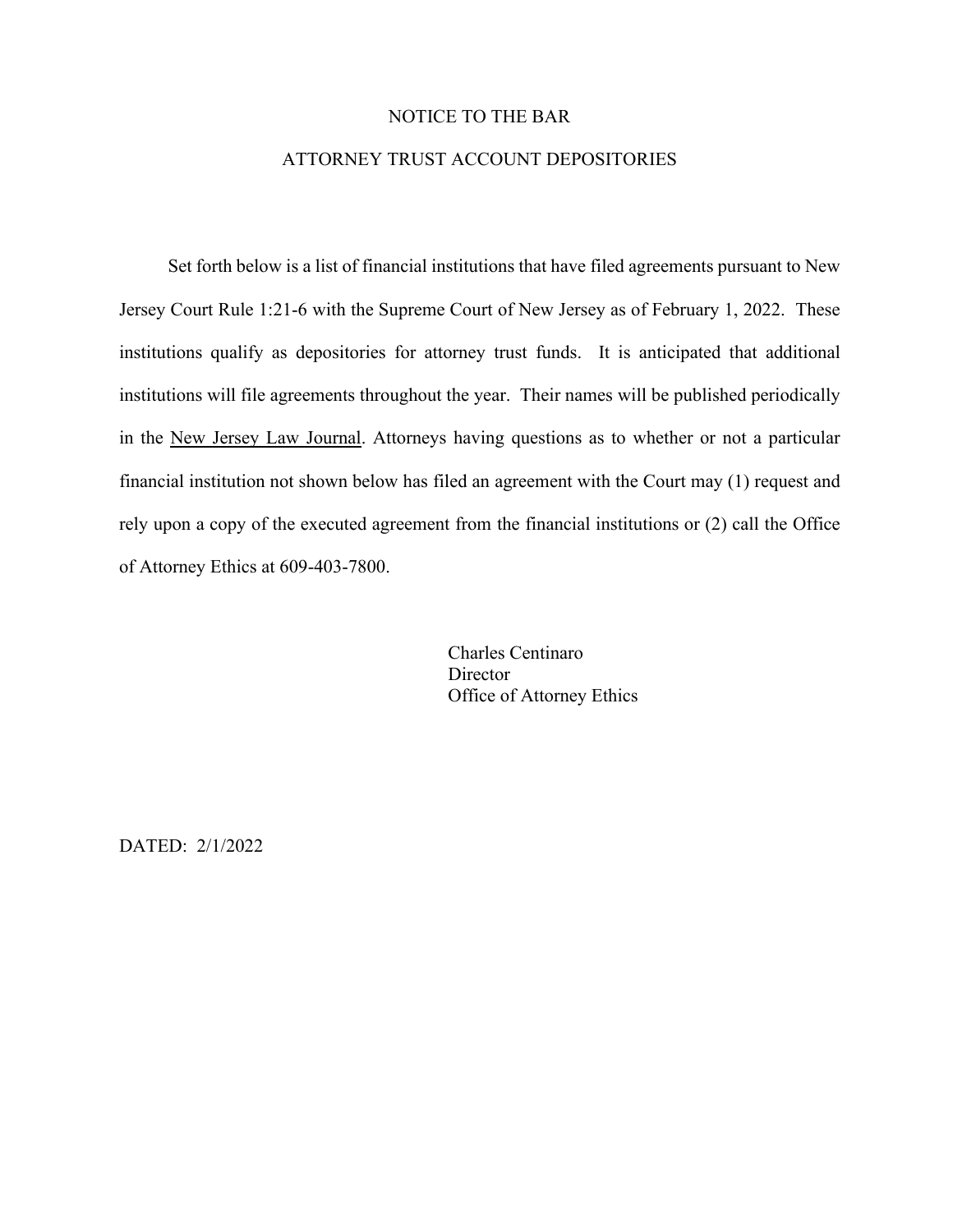1st COLONIAL COMMUNITY BANK

1st CONSTITUTION BANK (merging with Lakeland Bank as of 2-11-2022)

ABACUS FEDERAL SAVINGS BANK

ALMA BANK

AMBOY BANK

BANCO POPULAR NORTH AMERICA

BANK OF AMERICA

BANK OF HOPE (FORMERLY BBCN BANK)

BANK OF PRINCETON (THE)

BCB COMMUNITY BANK

BERKSHIRE BANK

BOGOTA SAVINGS BANK

BLUE FOUNDRY BANK (formerly Boiling Springs Savings Bank)

BRUNSWICK BANK AND TRUST

BRYN MAWR TRUST COMPANY (acquired by WSFS Bank on 1-1-2022)

CAPITAL ONE, N.A.

CENTURY SAVINGS BANK

CITIBANK, N.A.

CITIZENS BANK

COLUMBIA BANK

CONNECTONE BANK

CORNERSTONE BANK

CREDIT UNION OF NEW JERSEY

CREST SAVINGS BANK

CROSS RIVER BANK

CROWN BANK

CTBC BANK CORP (USA) (formerly CHINATRUST BANK (USA))

CUSTOMERS BANK

ESQUIRE BANK NA

FIRST BANK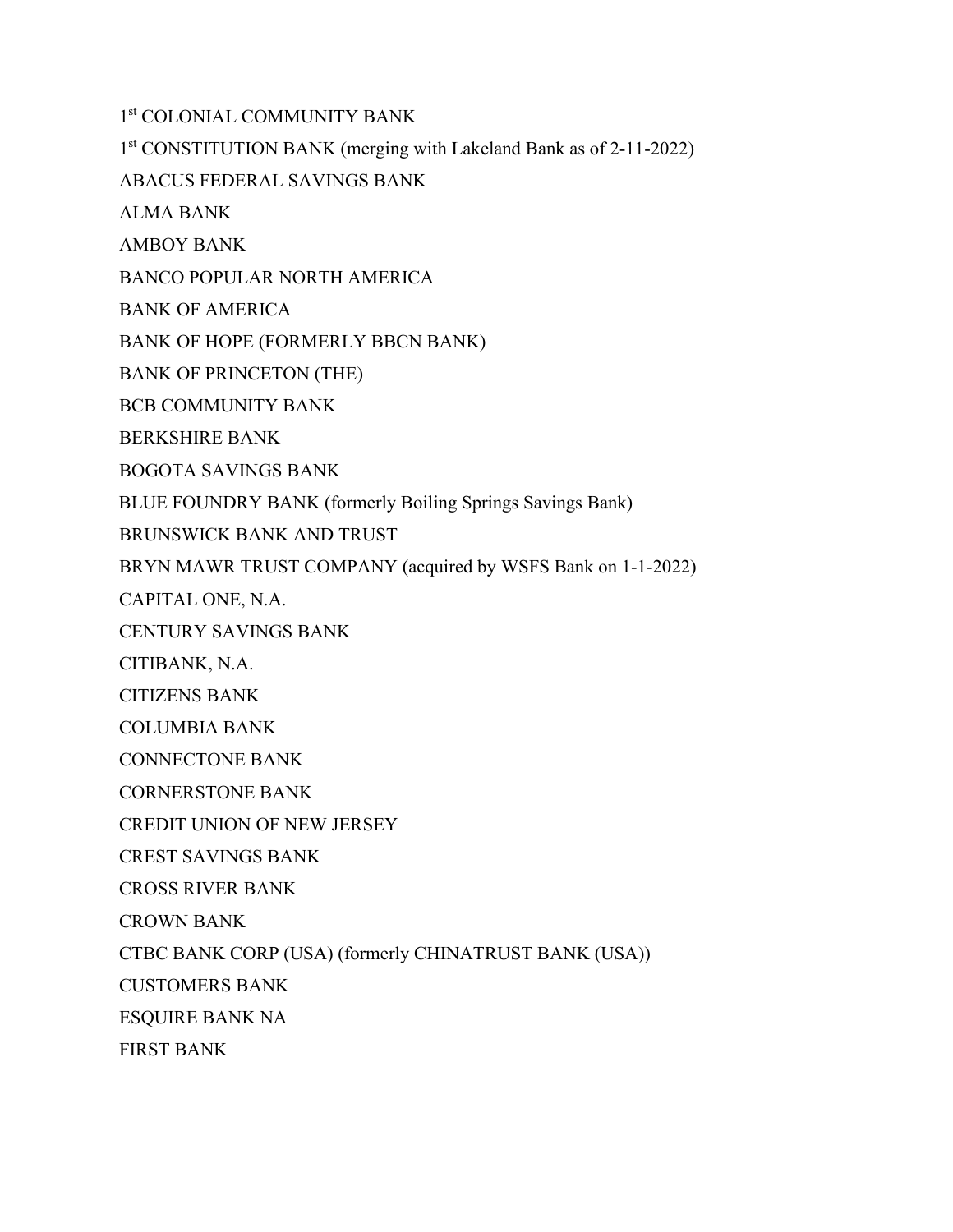FIRST COMMERCE BANK

FIRST FEDERAL BANK

FIRST FINANCIAL FCU

FIRST HOPE BANK, NA

FIRST NATIONAL BANK OF ABSECON

FIRST NATIONAL BANK OF ELMER (THE)

FIRSTRUST BANK

FRANKLIN BANK

FREEDOM BANK

FREEHOLD BANK (a division of Columbia Financial, Inc.)

FULTON BANK, N.A.

GARDEN STATE COMMUNITY BANK, a Division of New York Community Bank

GLEN ROCK SAVINGS BANK (name changed to Ascendia Bank)

GREATER ALLIANCE FEDERAL CREDIT UNION

GSL SAVINGS BANK

HANMI BANK

HAVEN SAVINGS BANK

HSBC BANK USA, N.A.

INDUSTRIAL BANK

INVESTORS BANK

IDB BANK (formerly Israel Discount Bank of NY)

J.P. MORGAN CHASE BANK

KEARNY BANK

KEB HANA BANK USA, NA

LAKELAND BANK

LIBERTY BELL BANK, a Division of The Bank of Delmarva

LINCOLN 1st BANK

M & T BANK

MAGYAR BANK

MALVERN BANK, N.A.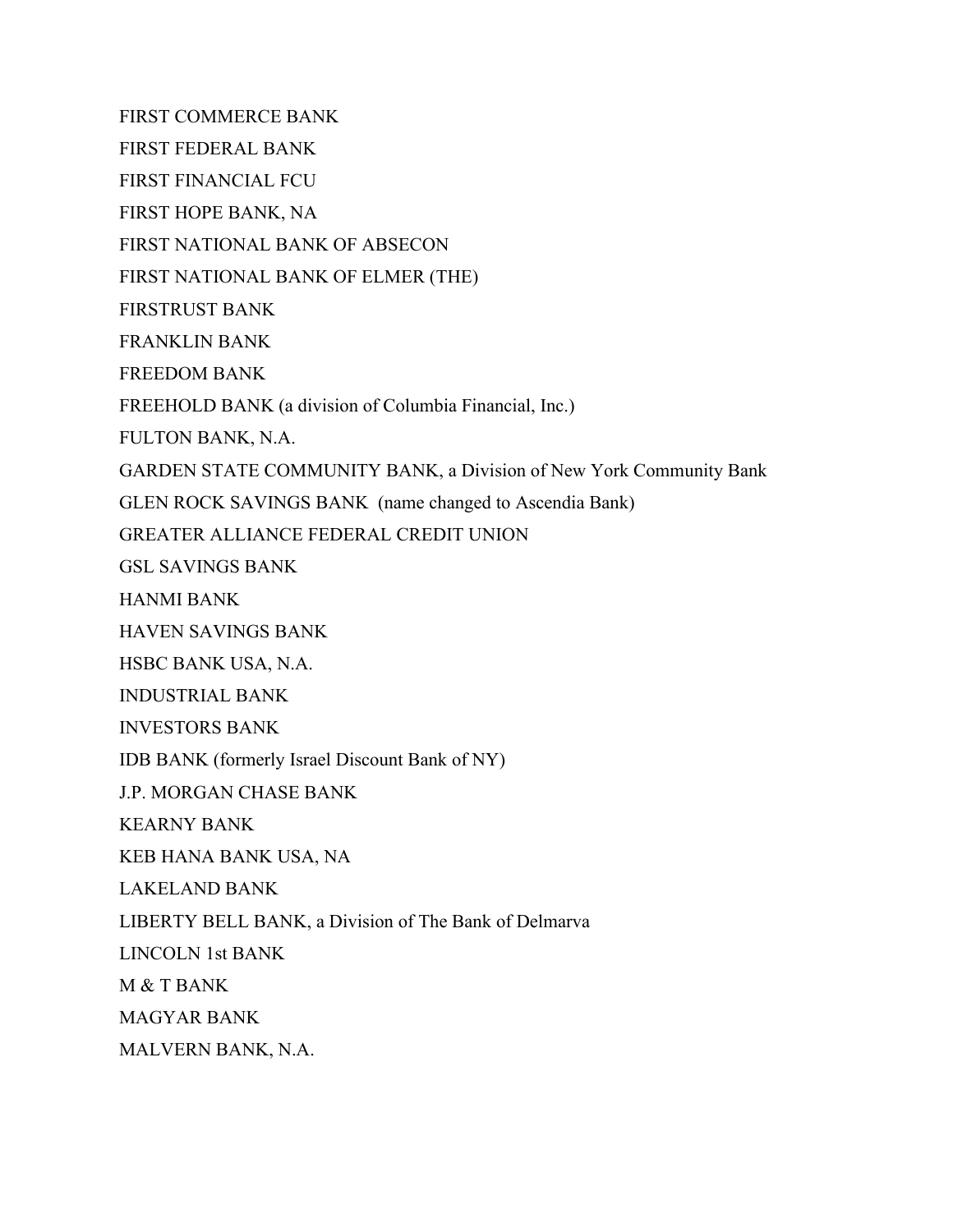MANASQUAN BANK METRO CITY BANK MILLVILLE SAVINGS AND LOAN ASSOCIATION MONROE SAVINGS BANK, SLA NEWBANK NEWFIELD NATIONAL BANK NEW MILLENNIUM BANK NEW YORK COMMUNITY BANK NOAH BANK NORTHFIELD BANK NVE BANK OCEANFIRST BANK, NA PACIFIC CITY BANK PARKE BANK PEAPACK-GLADSTONE BANK PENNSVILLE NATIONAL BANK PNC BANK, N.A. PONCE BANK PROVIDENT BANK (THE) REGAL BANK REPUBLIC BANK RSI BANK (formerly Rahway Savings Institution) SANTANDER BANK, NA SCHUYLER SAVINGS BANK SHINHAN BANK AMERICA SOMERSET SAVINGS BANK, SLA SPENCER SAVINGS BANK, SLA STERLING NATIONAL BANK (name changing to Webster Bank in 2022) STURDY SAVINGS BANK

TD BANK, N.A.